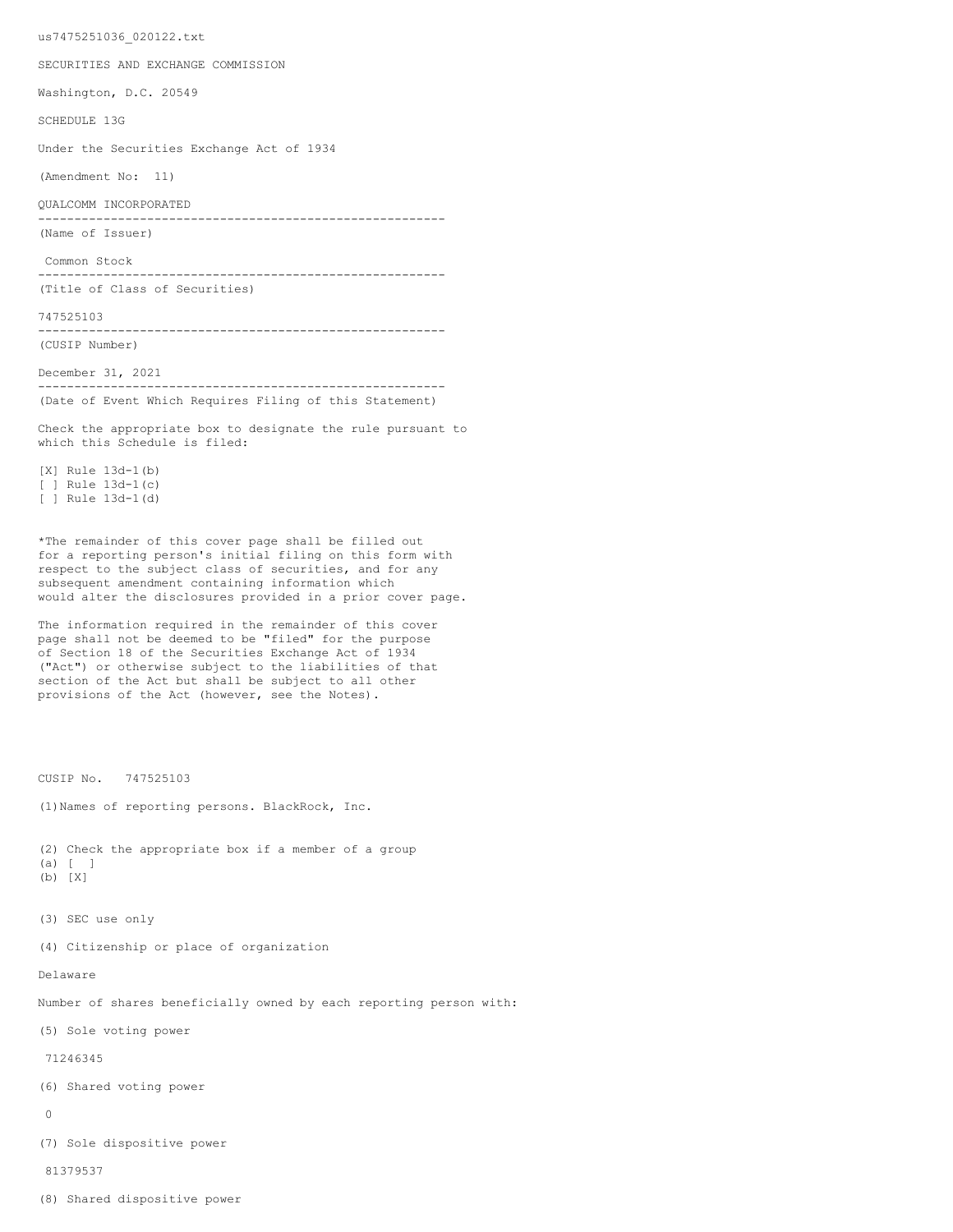0 (9) Aggregate amount beneficially owned by each reporting person 81379537 (10) Check if the aggregate amount in Row (9) excludes certain shares (11) Percent of class represented by amount in Row 9 7.3% (12) Type of reporting person HC Item 1. Item 1(a) Name of issuer: ----------------------------------------------------------------------- QUALCOMM INCORPORATED Item 1(b) Address of issuer's principal executive offices: ----------------------------------------------------------------------- 5775 MOREHOUSE DR SAN DIEGO CA 92121 Item 2. 2(a) Name of person filing: ---------------------------------------------------------------------- BlackRock, Inc. 2(b) Address or principal business office or, if none, residence: ----------------------------------------------------------------------- BlackRock, Inc. 55 East 52nd Street New York, NY 10055 2(c) Citizenship: -------------------------------------------------------------------- See Item 4 of Cover Page 2(d) Title of class of securities: ------------------------------------------------------------------- Common Stock 2(e) CUSIP No.: See Cover Page Item 3. If this statement is filed pursuant to Rules  $13d-1(b)$ , or  $13d-2(b)$  or  $(c)$ , check whether the person filing is a: [ ] Broker or dealer registered under Section 15 of the Act; [ ] Bank as defined in Section 3(a)(6) of the Act; [ ] Insurance company as defined in Section 3(a)(19) of the Act; [ ] Investment company registered under Section 8 of the Investment Company Act of 1940; [ ] An investment adviser in accordance with Rule  $13d-1$ (b)(1)(ii)(E); [ ] An employee benefit plan or endowment fund in accordance with Rule  $13d-1(b)$  (1)(ii)(F); [X] A parent holding company or control person in accordance with

Rule 13d-1(b)(1)(ii)(G); [ ] A savings associations as defined in Section 3(b) of the Federal Deposit Insurance Act (12 U.S.C. 1813); [ ] A church plan that is excluded from the definition of an

investment company under section 3(c)(14) of the Investment Company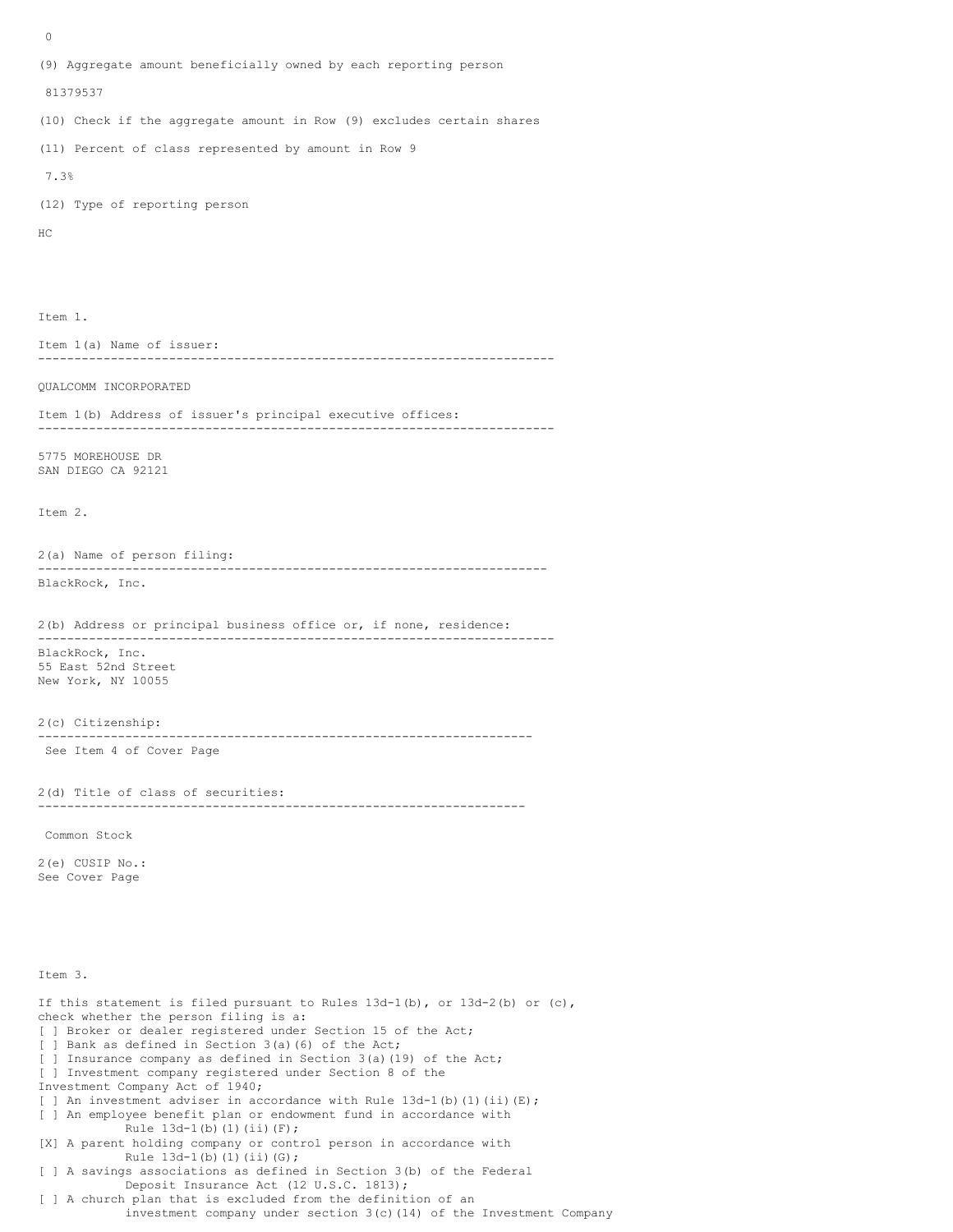Act of 1940; [ ] A non-U.S. institution in accordance with Rule 240.13d-1(b)(1)(ii)(J); [ ] Group, in accordance with Rule 240.13d-1(b)(1)(ii)(K). If filing as a non-U.S. institution in accordance with Rule  $240.13d-1$ (b)(1)(ii)(J), please specify the type of institution:

Item 4. Ownership

Provide the following information regarding the aggregate number and percentage of the class of securities of the issuer identified in Item 1.

Amount beneficially owned:

81379537

Percent of class

7.3%

Number of shares as to which such person has:

Sole power to vote or to direct the vote

71246345

Shared power to vote or to direct the vote

 $\cap$ 

Sole power to dispose or to direct the disposition of

81379537

Shared power to dispose or to direct the disposition of

 $\Omega$ 

## Item 5.

Ownership of 5 Percent or Less of a Class. If this statement is being filed to report the fact that as of the date hereof the reporting person has ceased to be the beneficial owner of more than 5 percent of the class of securities, check the following [ ].

Item 6. Ownership of More than 5 Percent on Behalf of Another Person

If any other person is known to have the right to receive or the power to direct the receipt of dividends from, or the proceeds from the sale of, such securities, a statement to that effect should be included in response to this item and, if such interest relates to more than 5 percent of the class, such person should be identified. A listing of the shareholders of an investment company registered under the Investment Company Act of 1940 or the beneficiaries of employee benefit plan, pension fund or endowment fund is not required.

Various persons have the right to receive or the power to direct the receipt of dividends from, or the proceeds from the sale of the common stock of QUALCOMM INCORPORATED. No one person's interest in the common stock of QUALCOMM INCORPORATED is more than five percent of the total outstanding common shares.

Item 7. Identification and Classification of the Subsidiary Which Acquired the Security Being Reported on by the Parent Holding Company or Control Person.

See Exhibit A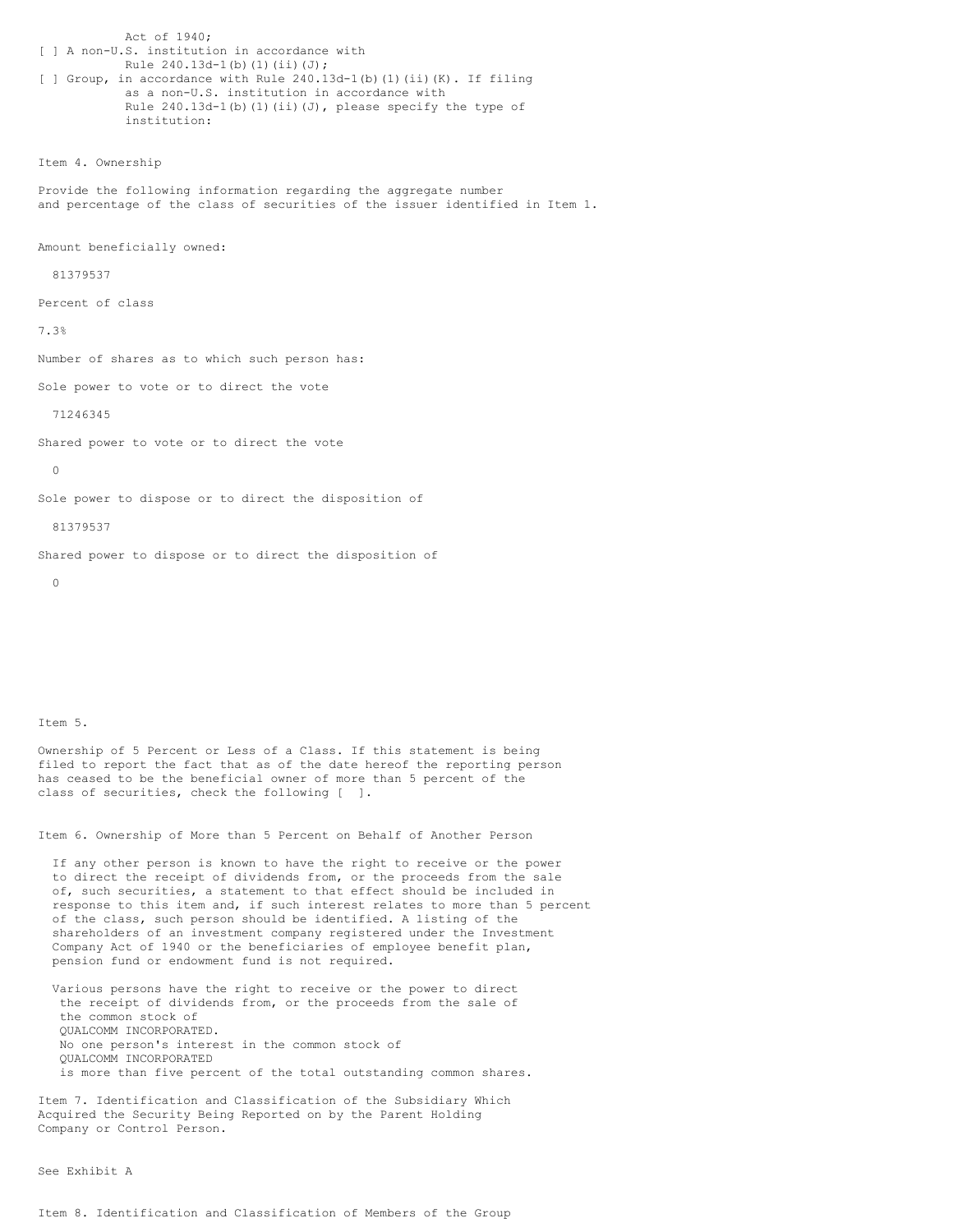If a group has filed this schedule pursuant to Rule  $13d-1$ (b)(ii)(J), so indicate under Item 3(j) and attach an exhibit stating the identity and Item 3 classification of each member of the group. If a group has filed this schedule pursuant to Rule  $13d-1(c)$  or Rule  $13d-1(d)$ , attach an exhibit stating the identity of each member of the group.

Item 9. Notice of Dissolution of Group

Notice of dissolution of a group may be furnished as an exhibit stating the date of the dissolution and that all further filings with respect to transactions in the security reported on will be filed, if required, by members of the group, in their individual capacity.

See Item 5.

## Item 10. Certifications

By signing below I certify that, to the best of my knowledge and belief, the securities referred to above were acquired and are held in the ordinary course of business and were not acquired and are not held for the purpose of or with the effect of changing or influencing the control of the issuer of the securities and were not acquired and are not held in connection with or as a participant in any transaction having that purpose or effect.

Signature.

After reasonable inquiry and to the best of my knowledge and belief, I certify that the information set forth in this statement is true, complete and correct.

Dated: February 1, 2022 BlackRock, Inc.

Signature: Spencer Fleming

-------------------------------------------

Name/Title Attorney-In-Fact

The original statement shall be signed by each person on whose behalf the statement is filed or his authorized representative. If the statement is signed on behalf of a person by his authorized representative other than an executive officer or general partner of the filing person, evidence of the representative's authority to sign on behalf of such person shall be filed with the statement, provided, however, that a power of attorney for this purpose which is already on file with the Commission may be incorporated by reference. The name and any title of each person who signs the statement shall be typed or printed beneath his signature.

Attention: Intentional misstatements or omissions of fact constitute Federal criminal violations (see 18 U.S.C. 1001).

Exhibit A

Subsidiary

BlackRock Life Limited BlackRock International Limited Aperio Group, LLC BlackRock Advisors, LLC BlackRock (Netherlands) B.V. BlackRock Institutional Trust Company, National Association BlackRock Asset Management Ireland Limited BlackRock Financial Management, Inc. BlackRock Japan Co., Ltd. BlackRock Asset Management Schweiz AG BlackRock Investment Management, LLC FutureAdvisor, Inc. BlackRock Investment Management (UK) Limited BlackRock Asset Management Canada Limited